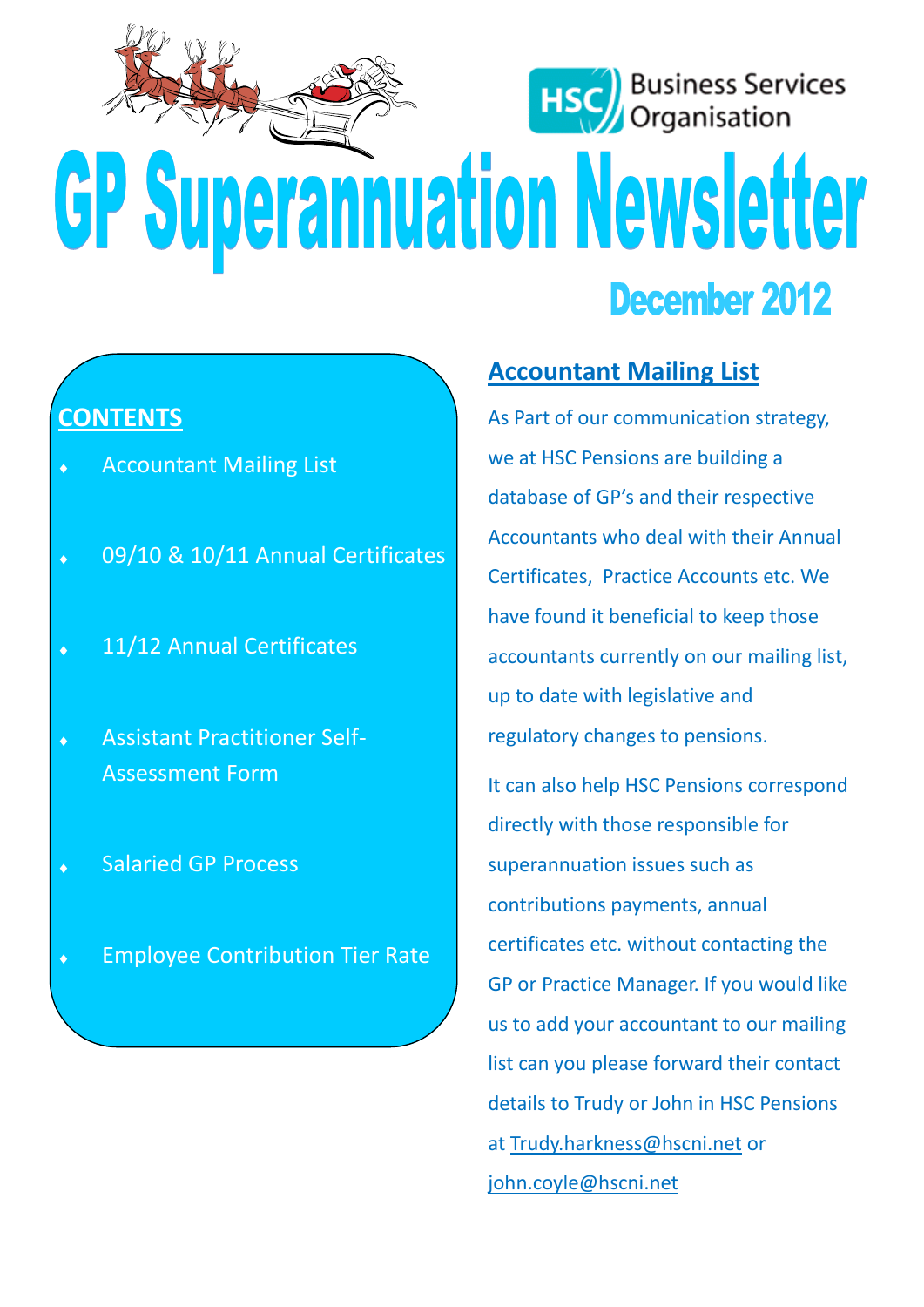# **2009/10 & 2010/11 Annual Certificates of Pensionable Profit**

Would all GP's/Accountants who have not yet submitted their 2009/10 & 2010/11 Annual Certificates of Pensionable Profit please forward them as soon as possible to HSC Pension Service at the address below:-

HSC Pension Service

Waterside House

75 Duke Street

Londonderry

BT47 6FP

It is important we get these certificates processed as soon as possible as the 2011/12 certificate will be due shortly.

# **2011/12 Annual Certificates of Pensionable Profit**

The 2011/12 Annual Certificates of Pensionable Profit has now been uploaded to the HSC Pension Scheme website and can be accessed at

<http://www.dhsspsni.gov.uk/index/hsc-pensions/hsc-forms.htm>

We have introduced a few changes to the 2011/12 certificate which we feel will help streamline the process.

- Income Pensioned Separately (IPS) declared at box 5 on the certificate. Please provide details of the employment IPS relates to in the box provided.
- Page 7 Declaration of Other Employing Authority Solo Income. For 2011/12 certificates onwards Out of Hours Providers (OOH) will be supplying HSC Pensions with the annual earnings figures for GP's. We therefore request that complete certificates (including page 7) be sent directly to HSC Pensions where all Pensionable Earnings will be validated and signed off.

Enquiries regarding OOH earnings must be addressed to the relevant Provider.

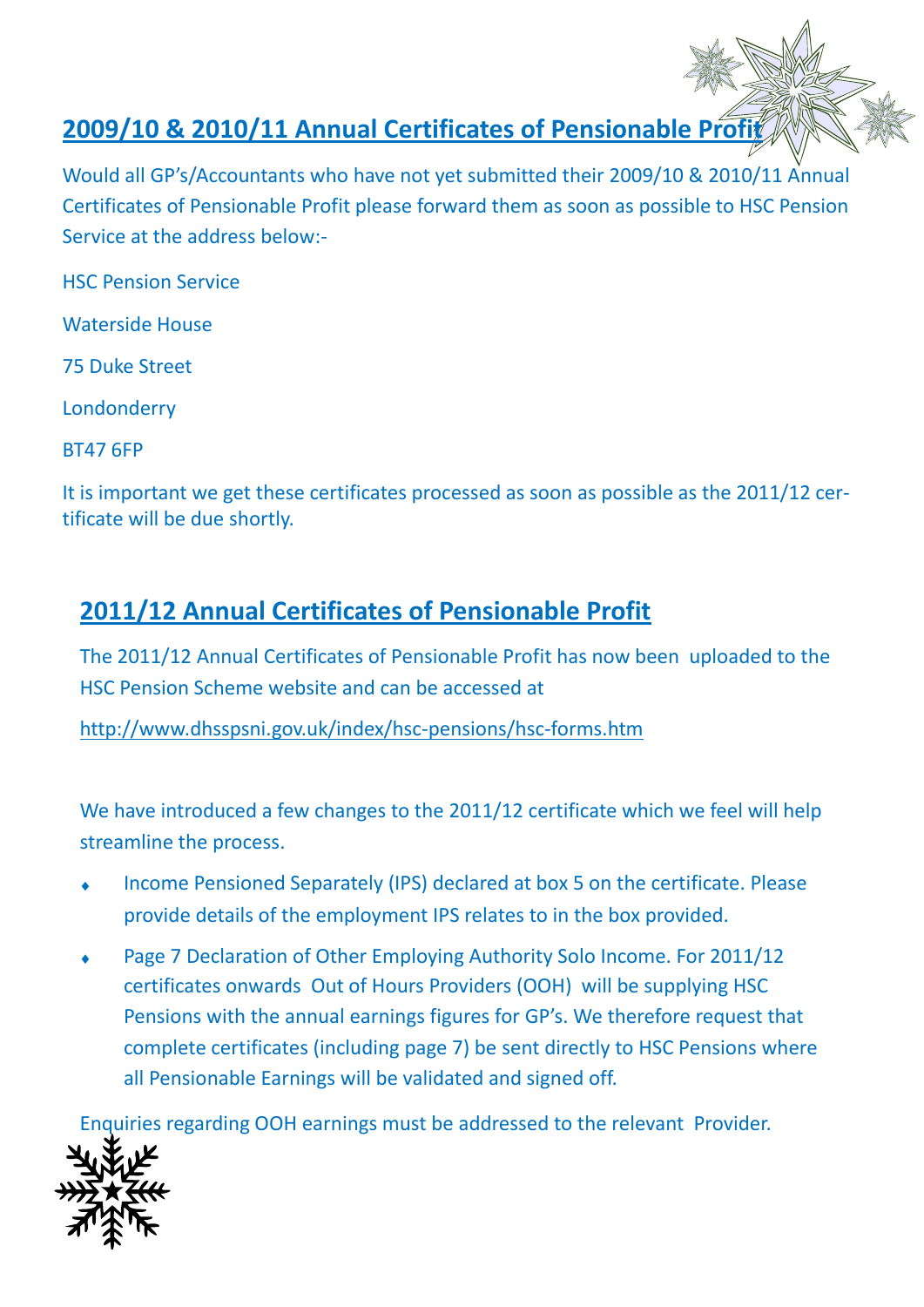### **Assistant Practitioner Self-Assessment Forms**

All Assistant Medical Practitioners must complete a Self– assessment Form 2011/12 if they were in HSC pensionable 'employment' in Northern Ireland from 01/04/2011 to 31/03/2012.

An Assistant Medical Practitioner is;

A Salaried GP formally employed by a Practice, Trust or Board. A long-term fee based GP who works for a GP Practice, Trust or Board. A GP who solely performs OOHs work either on an employed or self-employed basis.

The purpose of the form is to ensure that all Assistant Medical Practitioners are paying the correct tiered contribution rate. If it is found that an Assistant Medical Practitioner has paid the wrong rate of tiered contributions they will be responsible for making any corrections with each employer. For more information please see the Assistant Medical Practitioner Guidance Notes.

The Self-Assessment form and guidance notes on completion are both available on the Scheme Forms section of the website.

### **Salaried GP Process**

The following process should be used to correctly administer the HSC Pension Scheme for Salaried/Retainee GP's working in a GP Practice.

- On joining, Form SS14 (Pages 1-3) should be completed by the Salaried/Retainee  $\Diamond$ GP and forwarded to HSC Pensions Branch.
- GP Practice should complete Form SR1 which estimates the Salaried/Retainee GP's  $\Diamond$ pensionable pay. This should be forwarded to HSC Pensions immediately in order to correctly deduct superannuation contributions from the global sum. Salaried/ Retainee GP's contributions should not be paid with directly employed staff contributions.
- At the end of each financial year or on termination of contract, the GP Practice  $\Diamond$ must submit Form SR2 which details Salaried/Retainee GP's actual pensionable pay and will reconcile contributions due/paid for the year.

If you have any queries or are unsure of the process please contact Trudy at HSC Pensions on 028 71319111.